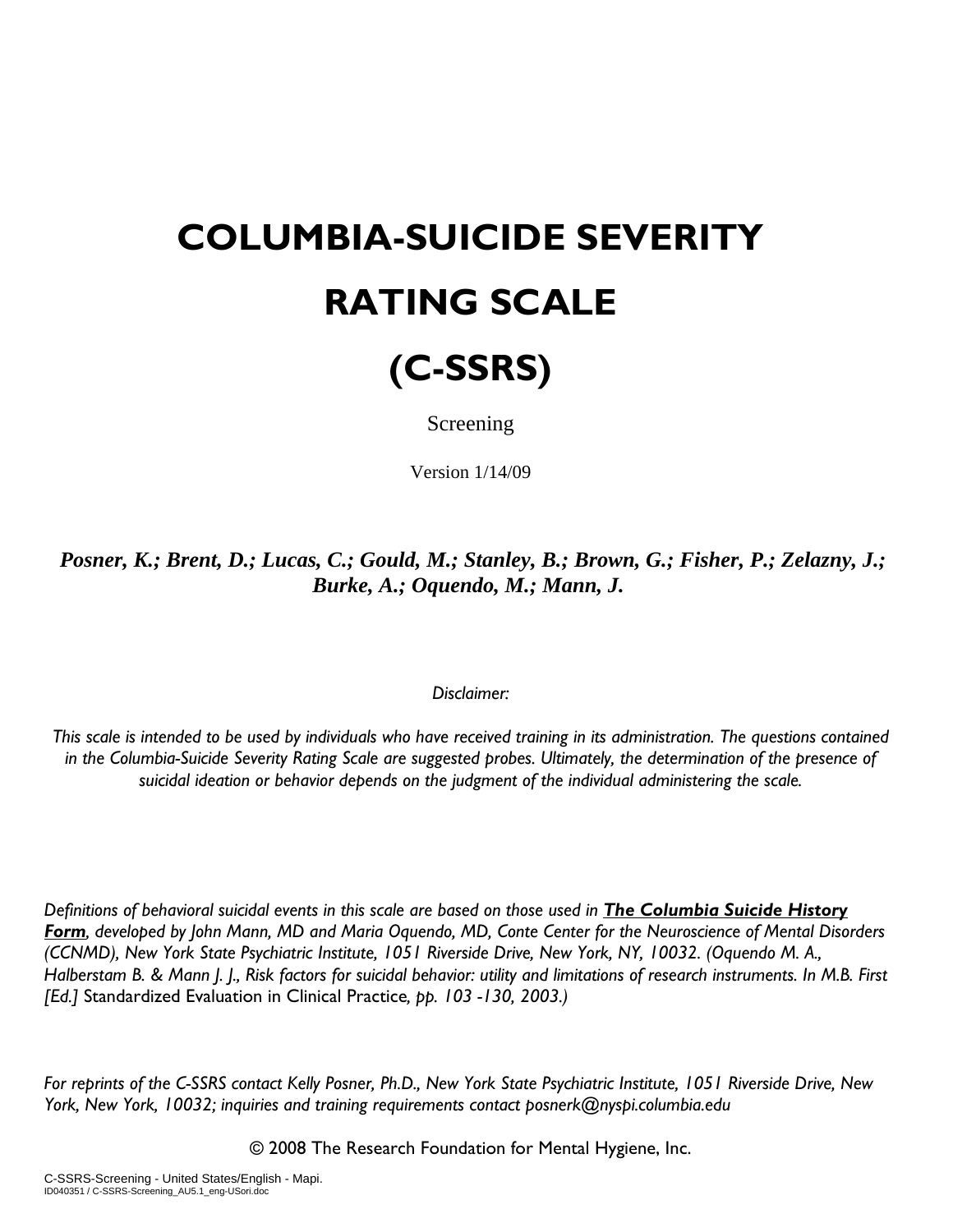| <b>SUICIDAL IDEATION</b>                                                                                                                                                                                                                                                                                                                                                                                                                                                                                                                                                                               |                                                                                                                                                                                                                                                        |                         |              |  |  |
|--------------------------------------------------------------------------------------------------------------------------------------------------------------------------------------------------------------------------------------------------------------------------------------------------------------------------------------------------------------------------------------------------------------------------------------------------------------------------------------------------------------------------------------------------------------------------------------------------------|--------------------------------------------------------------------------------------------------------------------------------------------------------------------------------------------------------------------------------------------------------|-------------------------|--------------|--|--|
|                                                                                                                                                                                                                                                                                                                                                                                                                                                                                                                                                                                                        | Ask questions 1 and 2. If both are negative, proceed to "Suicidal Behavior" section. If the answer to question 2 is "yes",<br>ask questions 3, 4 and 5. If the answer to question 1 and/or 2 is "yes", complete "Intensity of Ideation" section below. | Past<br><b>X</b> Months |              |  |  |
| 1. Wish to be Dead<br>Subject endorses thoughts about a wish to be dead or not alive anymore, or wish to fall asleep and not wake up.<br>Have you wished you were dead or wished you could go to sleep and not wake up?                                                                                                                                                                                                                                                                                                                                                                                |                                                                                                                                                                                                                                                        |                         | No<br>□      |  |  |
| If yes, describe:                                                                                                                                                                                                                                                                                                                                                                                                                                                                                                                                                                                      |                                                                                                                                                                                                                                                        |                         |              |  |  |
| 2. Non-Specific Active Suicidal Thoughts<br>General, non-specific thoughts of wanting to end one's life/commit suicide (e.g., " <i>I've thought about killing myself</i> ") without thoughts of ways to kill<br>oneself/associated methods, intent, or plan.<br>Have you actually had any thoughts of killing yourself?                                                                                                                                                                                                                                                                                |                                                                                                                                                                                                                                                        |                         | No<br>□      |  |  |
| If yes, describe:                                                                                                                                                                                                                                                                                                                                                                                                                                                                                                                                                                                      |                                                                                                                                                                                                                                                        |                         |              |  |  |
| 3. Active Suicidal Ideation with Any Methods (Not Plan) without Intent to Act<br>Subject endorses thoughts of suicide and has thought of at least one method during the assessment period. This is different than a specific plan with time,<br>place or method details worked out (e.g., thought of method to kill self but not a specific plan). Includes person who would say, "I thought about taking<br>an overdose but I never made a specific plan as to when, where or how I would actually do itand I would never go through with it."<br>Have you been thinking about how you might do this? |                                                                                                                                                                                                                                                        |                         | No<br>□      |  |  |
| If yes, describe:                                                                                                                                                                                                                                                                                                                                                                                                                                                                                                                                                                                      |                                                                                                                                                                                                                                                        |                         |              |  |  |
| 4. Active Suicidal Ideation with Some Intent to Act, without Specific Plan<br>Active suicidal thoughts of killing oneself and subject reports having some intent to act on such thoughts, as opposed to "I have the thoughts but I<br>definitely will not do anything about them."<br>Have you had these thoughts and had some intention of acting on them?                                                                                                                                                                                                                                            |                                                                                                                                                                                                                                                        |                         | No<br>$\Box$ |  |  |
| If yes, describe:                                                                                                                                                                                                                                                                                                                                                                                                                                                                                                                                                                                      |                                                                                                                                                                                                                                                        |                         |              |  |  |
| 5. Active Suicidal Ideation with Specific Plan and Intent<br>Thoughts of killing oneself with details of plan fully or partially worked out and subject has some intent to carry it out.<br>Have you started to work out or worked out the details of how to kill yourself? Do you intend to carry out this plan?                                                                                                                                                                                                                                                                                      |                                                                                                                                                                                                                                                        | Yes<br>□                | No<br>□      |  |  |
| If yes, describe:                                                                                                                                                                                                                                                                                                                                                                                                                                                                                                                                                                                      |                                                                                                                                                                                                                                                        |                         |              |  |  |
| <b>INTENSITY OF IDEATION</b>                                                                                                                                                                                                                                                                                                                                                                                                                                                                                                                                                                           |                                                                                                                                                                                                                                                        |                         |              |  |  |
| The following features should be rated with respect to the most severe type of ideation (i.e., 1-5 from above, with 1 being the least severe<br>and 5 being the most severe). Ask about time he/she was feeling the most suicidal.                                                                                                                                                                                                                                                                                                                                                                     |                                                                                                                                                                                                                                                        |                         | Most         |  |  |
| <b>Most Severe Ideation:</b>                                                                                                                                                                                                                                                                                                                                                                                                                                                                                                                                                                           |                                                                                                                                                                                                                                                        |                         | Severe       |  |  |
| Type # $(1-5)$                                                                                                                                                                                                                                                                                                                                                                                                                                                                                                                                                                                         | <b>Description of Ideation</b>                                                                                                                                                                                                                         |                         |              |  |  |
| Frequency<br>How many times have you had these thoughts?<br>(1) Less than once a week (2) Once a week (3) 2-5 times in week (4) Daily or almost daily (5) Many times each day                                                                                                                                                                                                                                                                                                                                                                                                                          |                                                                                                                                                                                                                                                        |                         |              |  |  |
| <b>Duration</b>                                                                                                                                                                                                                                                                                                                                                                                                                                                                                                                                                                                        |                                                                                                                                                                                                                                                        |                         |              |  |  |
| When you have the thoughts, how long do they last?<br>(1) Fleeting - few seconds or minutes                                                                                                                                                                                                                                                                                                                                                                                                                                                                                                            | $(4)$ 4-8 hours/most of day                                                                                                                                                                                                                            |                         |              |  |  |
| (2) Less than 1 hour/some of the time                                                                                                                                                                                                                                                                                                                                                                                                                                                                                                                                                                  | (5) More than 8 hours/persistent or continuous                                                                                                                                                                                                         |                         |              |  |  |
| $(3)$ 1-4 hours/a lot of time<br>Controllability                                                                                                                                                                                                                                                                                                                                                                                                                                                                                                                                                       |                                                                                                                                                                                                                                                        |                         |              |  |  |
| Could/can you stop thinking about killing yourself or wanting to die if you want to?<br>(1) Easily able to control thoughts<br>(2) Can control thoughts with little difficulty<br>(3) Can control thoughts with some difficulty                                                                                                                                                                                                                                                                                                                                                                        | (4) Can control thoughts with a lot of difficulty<br>(5) Unable to control thoughts<br>(0) Does not attempt to control thoughts                                                                                                                        |                         |              |  |  |
| <b>Deterrents</b>                                                                                                                                                                                                                                                                                                                                                                                                                                                                                                                                                                                      |                                                                                                                                                                                                                                                        |                         |              |  |  |
| thoughts of committing suicide?<br>(1) Deterrents definitely stopped you from attempting suicide<br>(2) Deterrents probably stopped you<br>(3) Uncertain that deterrents stopped you                                                                                                                                                                                                                                                                                                                                                                                                                   | Are there things - anyone or anything (e.g., family, religion, pain of death) - that stopped you from wanting to die or acting on<br>(4) Deterrents most likely did not stop you<br>(5) Deterrents definitely did not stop you<br>$(0)$ Does not apply |                         |              |  |  |
| <b>Reasons for Ideation</b>                                                                                                                                                                                                                                                                                                                                                                                                                                                                                                                                                                            |                                                                                                                                                                                                                                                        |                         |              |  |  |
| What sort of reasons did you have for thinking about wanting to die or killing yourself? Was it to end the pain or stop the way<br>you were feeling (in other words you couldn't go on living with this pain or how you were feeling) or was it to get attention,                                                                                                                                                                                                                                                                                                                                      |                                                                                                                                                                                                                                                        |                         |              |  |  |
| revenge or a reaction from others? Or both?<br>(1) Completely to get attention, revenge or a reaction from others<br>(2) Mostly to get attention, revenge or a reaction from others<br>(3) Equally to get attention, revenge or a reaction from others<br>and to end/stop the pain                                                                                                                                                                                                                                                                                                                     | (4) Mostly to end or stop the pain (you couldn't go on<br>living with the pain or how you were feeling)<br>(5) Completely to end or stop the pain (you couldn't go on<br>living with the pain or how you were feeling)<br>$(0)$ Does not apply         |                         |              |  |  |